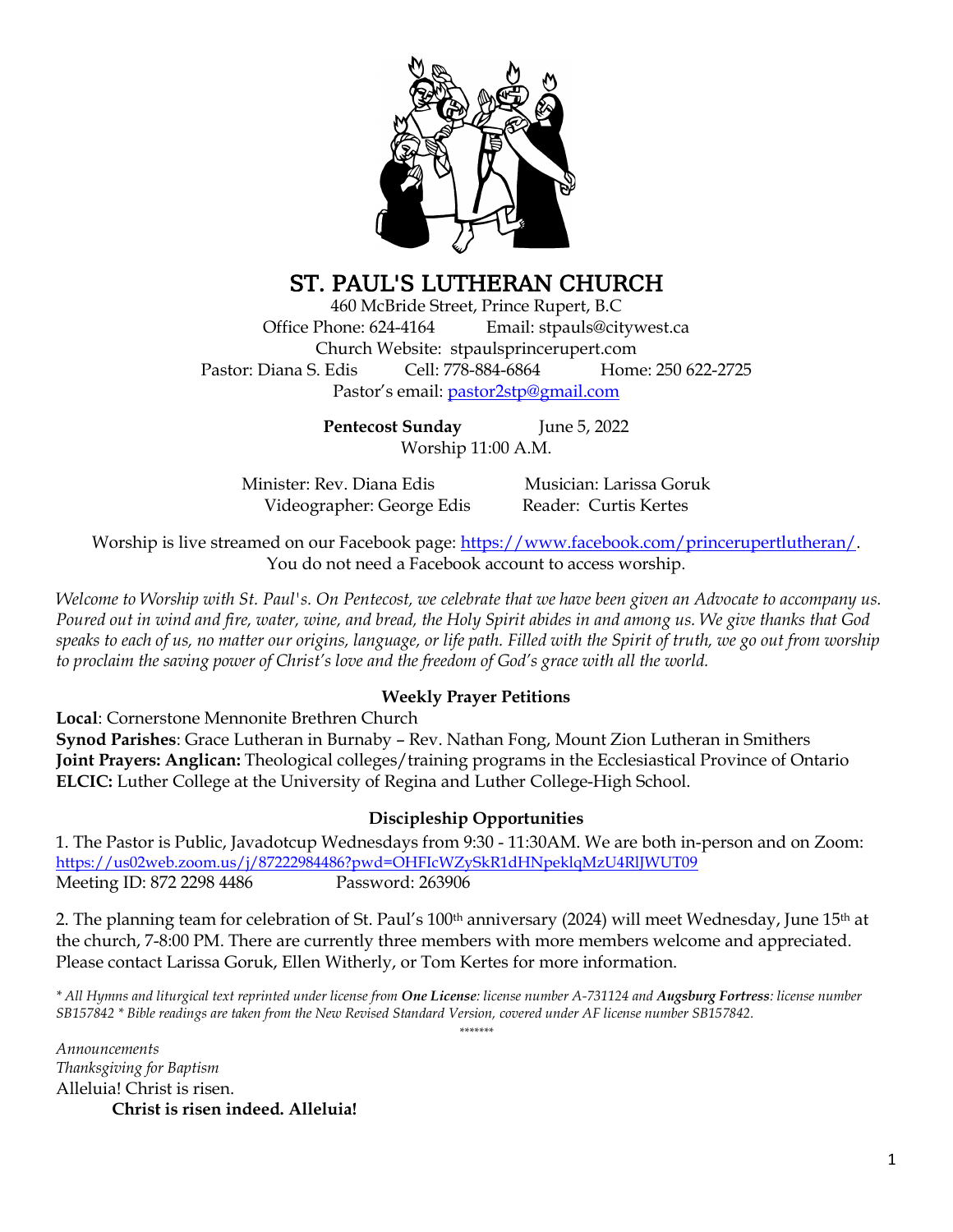In the waters of baptism, we have passed over from death to life with Jesus Christ, we are a new creation. For this saving mystery, and for this water, let us bless God, who was, who is, and who is to come.

*Water may be poured into the font as the presiding minister gives thanks.*

We thank you, God, for your river of life, flowing freely from your throne: through the earth, through the city, through every living thing. You rescued Noah and his family from the flood; You opened wide the sea for the Israelites. Now in these waters you flood us with mercy, and our sin is drowned forever.

You open the gate of righteousness and we pass safely through. In Jesus Christ, you calm and trouble the waters. You nourish us and enclose us in safety. You call us forth and send us out. In lush and barren places, you are with us. You have become our salvation. Now breathe upon this water and awaken your church once more. Claim us again as your beloved and holy people. Quench our thirst; cleanse our hearts; wipe away every tear. To you, our Beginning and our End, our Shepherd and Lamb, be honor, glory, praise, and thanksgiving, now and forever.

#### **Amen.**



<sup>\*\*\*</sup>additional verses on following page\*\*\*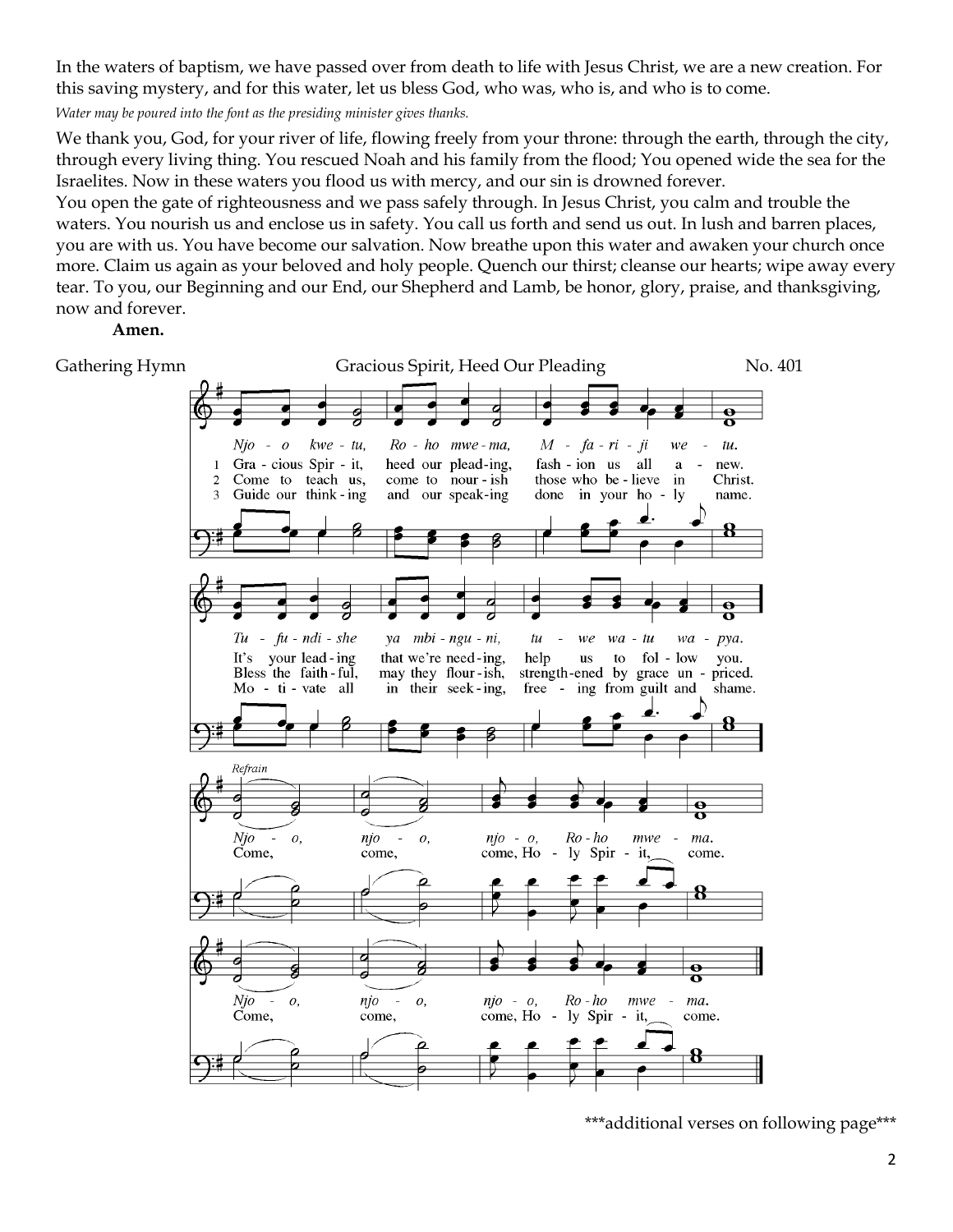4 Not mere knowledge, but discernment, nor rootless liberty; turn disquiet to contentment, doubt into certainty.

5 Keep us fervent in our witness, unswayed by earth's allure. Ever grant us zealous fitness, which you alone assure.

Text: Wilson Niwagila; tr. Howard S. Olson, b. 1922<br>Music: NJOO KWETU, ROHO MWEMA, Wilson Niwagila; arr. Egil Hovland, b. 1924<br>English and Swahili text and tune © Lutheran Theological College, Makumira, Tanzania, admin. Au

Duplication in any form prohibited without permission or valid license from copyright administrator.

L: The grace of our Lord Jesus Christ, the love of God, and the communion of the Holy Spirit be with you all. **C: And also with you.**



Duplication in any form prohibited without permission or valid license from copyright administrator.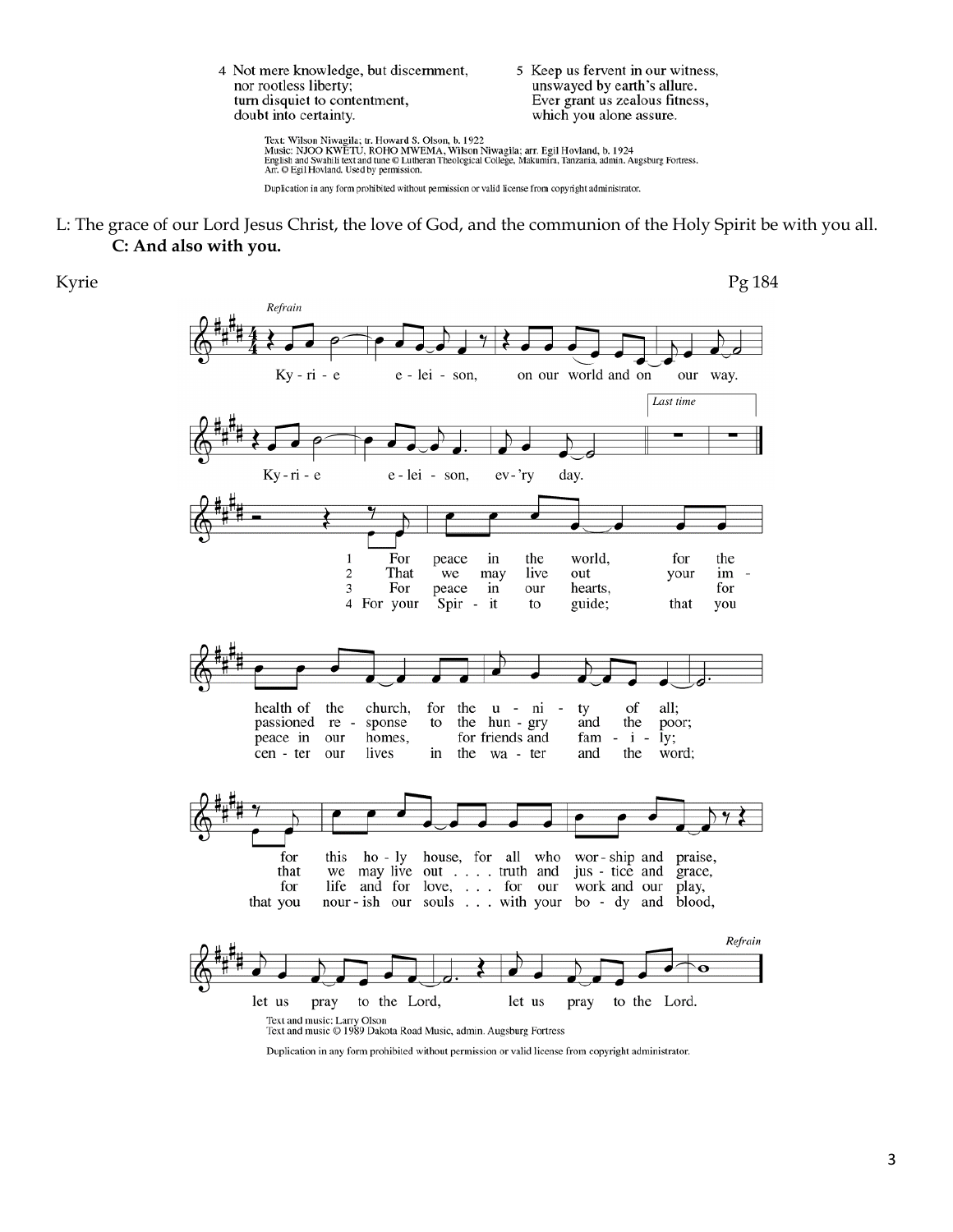#### *Prayer of the Day*

**God our creator, the resurrection of your Son offers life to all the peoples of earth. By your Holy Spirit, kindle in us the fire of your love, empowering our lives for service and our tongues for praise, through Jesus Christ, our Savior and Lord, who lives and reigns with you and the Holy Spirit, one God, now and forever. Amen.**

Our first reading is from Acts, beginning at the 2nd chapter 2:1-17

When the day of Pentecost had come, [the apostles] were all together in one place. And suddenly from heaven there came a sound like the rush of a violent wind, and it filled the entire house where they were sitting. Divided tongues, as of fire, appeared among them, and a tongue rested on each of them. All of them were filled with the Holy Spirit and began to speak in other languages, as the Spirit gave them ability.

Now there were devout Jews from every nation under heaven living in Jerusalem. And at this sound the crowd gathered and was bewildered, because each one heard them speaking in the native language of each. Amazed and astonished, they asked, "Are not all these who are speaking Galileans? And how is it that we hear, each of us, in our own native language? Parthians, Medes, Elamites, and residents of Mesopotamia, Judea and Cappadocia, Pontus and Asia, Phrygia and Pamphylia, Egypt and the parts of Libya belonging to Cyrene, and visitors from Rome, both Jews and proselytes, Cretans and Arabs—in our own languages we hear them speaking about God's deeds of power." All were amazed and perplexed, saying to one another, "What does this mean?" But others sneered and said, "They are filled with new wine."

But Peter, standing with the eleven, raised his voice and addressed them, "(Judeans) and all who live in Jerusalem, let this be known to you, and listen to what I say. Indeed, these (people) are not drunk, as you suppose, for it is only nine o'clock in the morning. No, this is what was spoken through the prophet Joel:

'In the last days it will be, God declares, that I will pour out my Spirit upon all flesh, and your daughters and your sons shall prophesy, and your young men shall see visions, and your (elders) shall dream dreams. Even upon my slaves, both women and men, in those days I will pour out my Spirit; and they shall prophesy.

L: The word of the Lord,

**C: Thanks be to God**

We read Psalm 104:24-34, 35b responsively: (*leader reads the light print, congregation reads the bold)*

How manifold are your works, O LORD! In wisdom you have made them all; the earth is full of your creatures.

**Yonder is the sea, great and wide, with its swarms too many to number, living things both small and great.**

There go the ships to and fro, and Leviathan, which you made for the sport of it.

**All of them look to you to give them their food in due season.**

You give it to them; they gather it; you open your hand, and they are filled with good things.

**When you hide your face, they are terrified;**

**when you take away their breath, they die and return to their dust.**

You send forth your Spirit, and they are created; and so you renew the face of the earth.

**May the glory of the LORD endure forever; O LORD, rejoice in all your works.**

You look at the earth and it trembles; you touch the mountains and they smoke.

**I will sing to the LORD as long as I live; I will praise my God while I have my being.** May these words of mine please God. I will rejoice in the LORD.

**Bless the LORD, O my soul. Hallelujah!**

Our second reading is from Romans beginning at the 8<sup>th</sup> chapter 8:14-17

For all who are led by the Spirit of God are children of God. For you did not receive a spirit of slavery to fall back into fear, but you have received a spirit of adoption. When we cry, "Abba! Father!" it is that very Spirit bearing witness with our spirit that we are children of God, and if children, then heirs, heirs of God and joint heirs with Christ—if, in fact, we suffer with him so that we may also be glorified with him.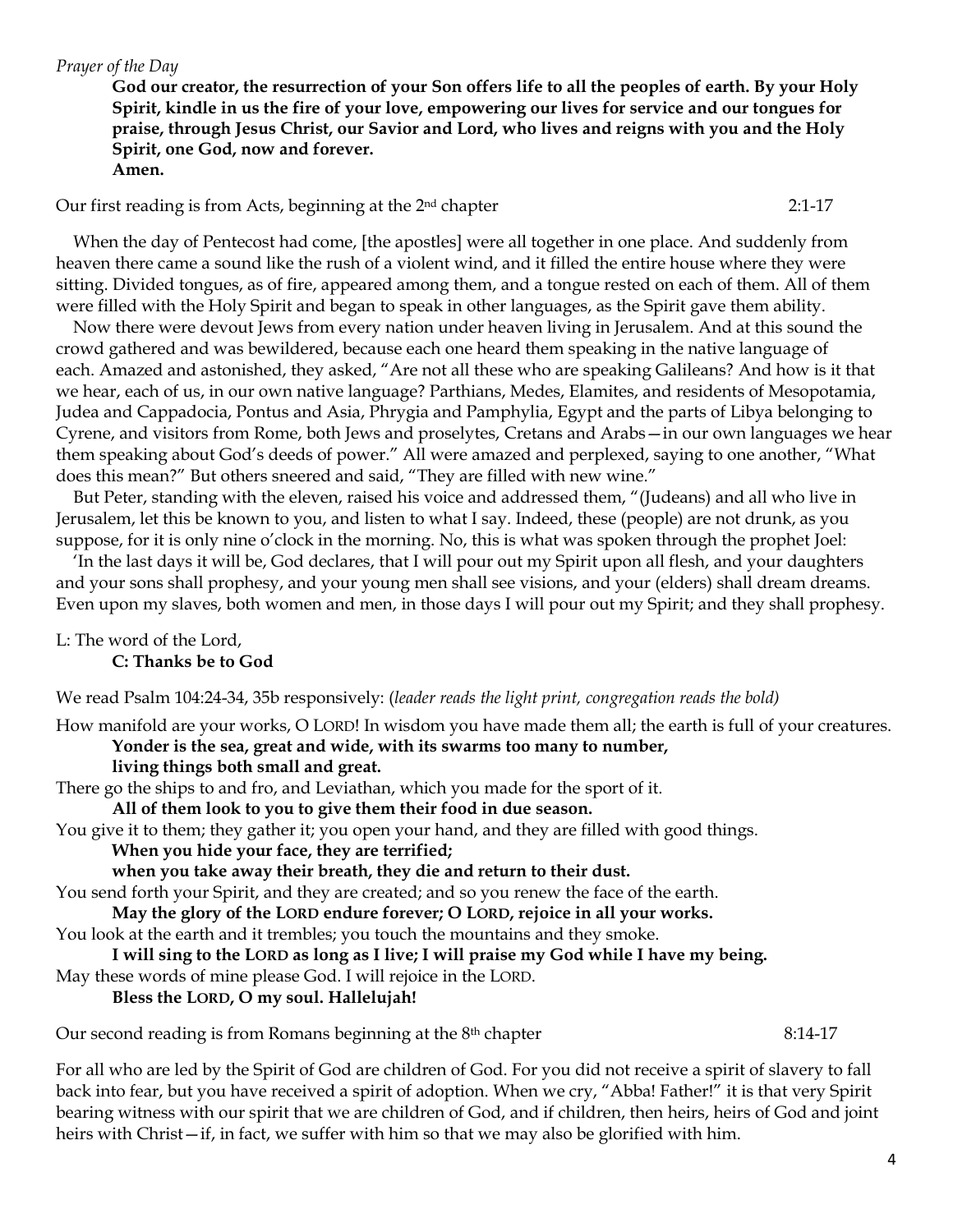# L: The word of the Lord, **C: Thanks be to God**



### The holy gospel according to John, beginning at the 14<sup>th</sup> chapter 14:8-17 (25-27) **Glory to you, O Lord**

Philip said to [Jesus,] "Lord, show us the Father, and we will be satisfied." Jesus said to him, "Have I been with you all this time, Philip, and you still do not know me? Whoever has seen me has seen the Father. How can you say, 'Show us the Father'? Do you not believe that I am in the Father and the Father is in me? The words that I say to you I do not speak on my own; but the Father who dwells in me does his works. Believe me that I am in the Father and the Father is in me; but if you do not, then believe me because of the works themselves. Very truly, I tell you, the one who believes in me will also do the works that I do and, in fact, will do greater works than these, because I am going to the Father. I will do whatever you ask in my name, so that the Father may be glorified in the Son. If in my name you ask me for anything, I will do it.

"If you love me, you will keep my commandments. And I will ask the Father, and he will give you another Advocate, to be with you forever. This is the Spirit of truth, whom the world cannot receive, because it neither sees him nor knows him. You know him, because he abides with you, and he will be in you.

"I have said these things to you while I am still with you. But the Advocate, the Holy Spirit, whom the Father will send in my name, will teach you everything, and remind you of all that I have said to you. Peace I leave with you; my peace I give to you. I do not give to you as the world gives. Do not let your hearts be troubled, and do not let them be afraid."

L: The gospel of the Lord. **Praise to you, O Christ.**

Sermon **Prepared by: National Bishop Susan Johnson** Preached by: Rev. Diana Edis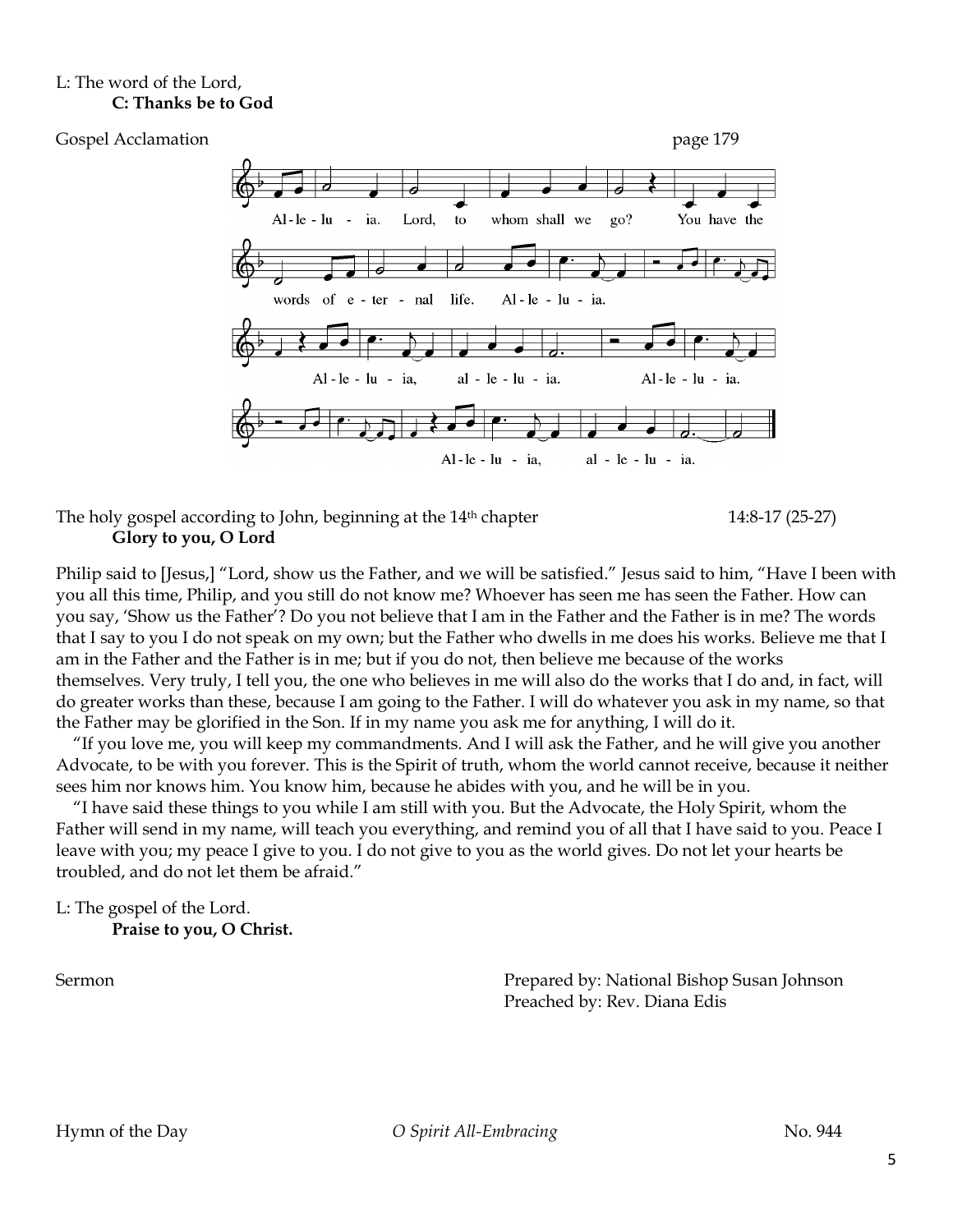

Text © 1995, 2003 GIA Publications, Inc., giamusic.com. All rights reserved.

Duplication in any form prohibited without securing permission from copyright administrator or reporting usage under valid license.

#### *Nicene Creed* page 104

**We believe in one God, the Father, the Almighty,**

**maker of heaven and earth, of all that is, seen and unseen.**

**We believe in one Lord, Jesus Christ, the only Son of God, eternally begotten of the Father, God from God, Light from Light, true God from true God, begotten, not made,** 

**of one Being with the Father; through him all things were made.** 

**For us and for our salvation he came down from heaven,** 

**was incarnate of the Holy Spirit and the virgin Mary and became truly human.**

**For our sake he was crucified under Pontius Pilate; he suffered death and was buried.**

**On the third day he rose again in accordance with the scriptures;** 

**he ascended into heaven and is seated at the right hand of the Father.**

**He will come again in glory to judge the living and the dead,** 

**and his kingdom will have no end.**

**We believe in the Holy Spirit, the Lord, the giver of life,** 

**who proceeds from the Father and the Son,**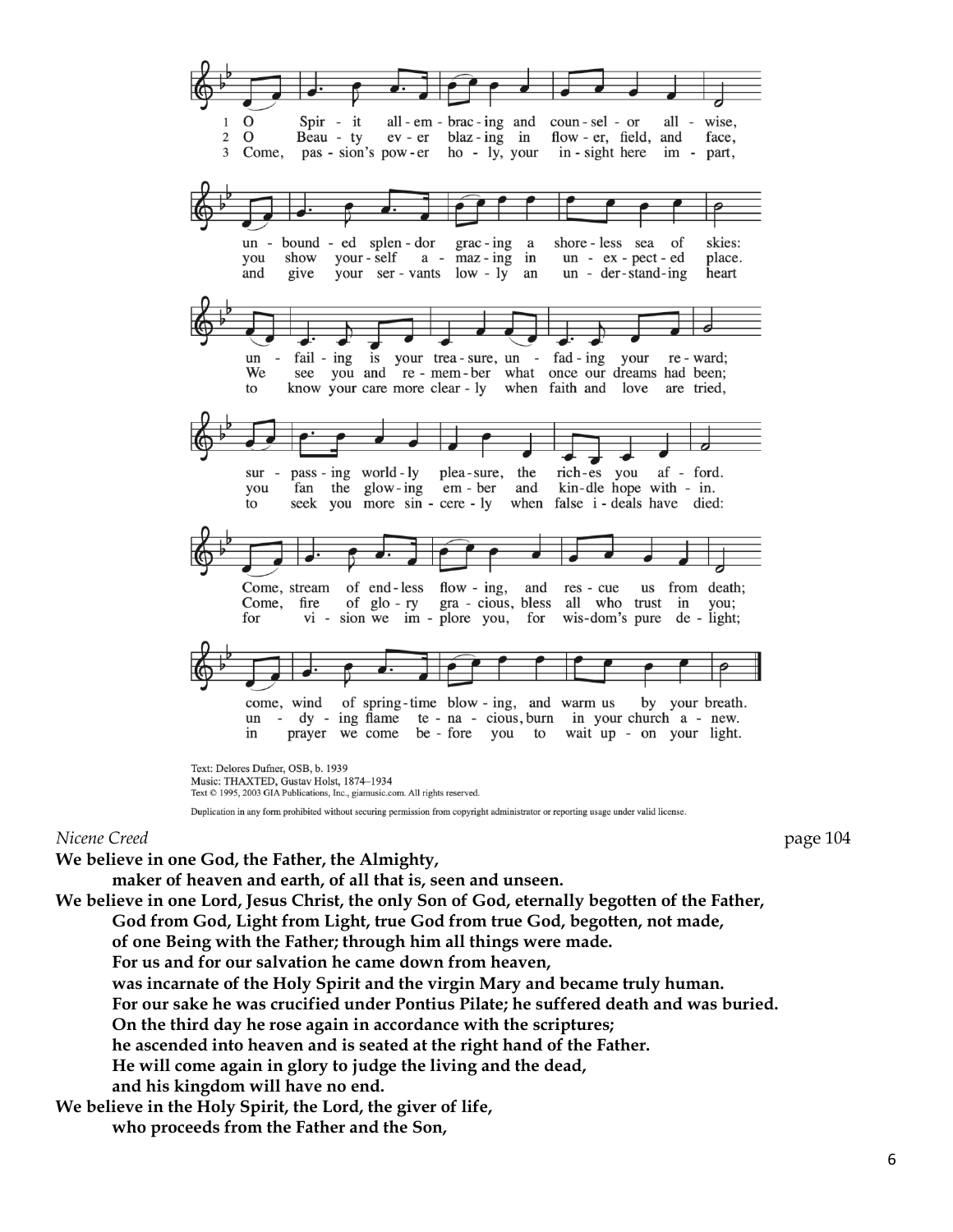**who with the Father and the Son is worshiped and glorified, who has spoken through the prophets. We believe in one holy catholic and apostolic church. We acknowledge one baptism for the forgiveness of sins. We look for the resurrection of the dead, and the life of the world to come. Amen.**

*Prayers of Intercession*: (petition end: God, in your mercy) (petition response: **hear our prayer.)**

L: The peace of Christ be with you always.

**And also with you.**

*Offering* 

*Offerings may be mailed to the church or placed in our mailbox or you can send e-transfers to offering2stpauls@citywest.ca. You may also give through CanadaHelps to St. Paul's Lutheran, Prince Rupert.*

# *Offering Prayer*

Living God, you gather the wolf and the lamb to feed together in your peaceable reign, and you welcome us all at your table. Reach out to us and show us your wounded and risen body, that we may believe in Jesus Christ, our Savior and Lord.

# **Amen.**

*We enter a time of communion. All people are invited to receive God's meal. If you wish to receive, this meal is for you. If you would like to learn more about communion please speak with the pastor after worship. Those at home may prepare bread and wine or juice for your worship space. When the bread and beverage are offered by the pastor and you eat and drink you may respond, "Amen." Those worshipping online in the same household are encouraged to serve one another.* 

The Lord be with you.

**And also with you.** Lift up your hearts. **We lift them to the Lord.** Let us give thanks to the Lord our God. **It is right to give our thanks and praise.**

It is indeed right… we praise your name and join their unending hymn: *Holy, holy, holy* pg 190

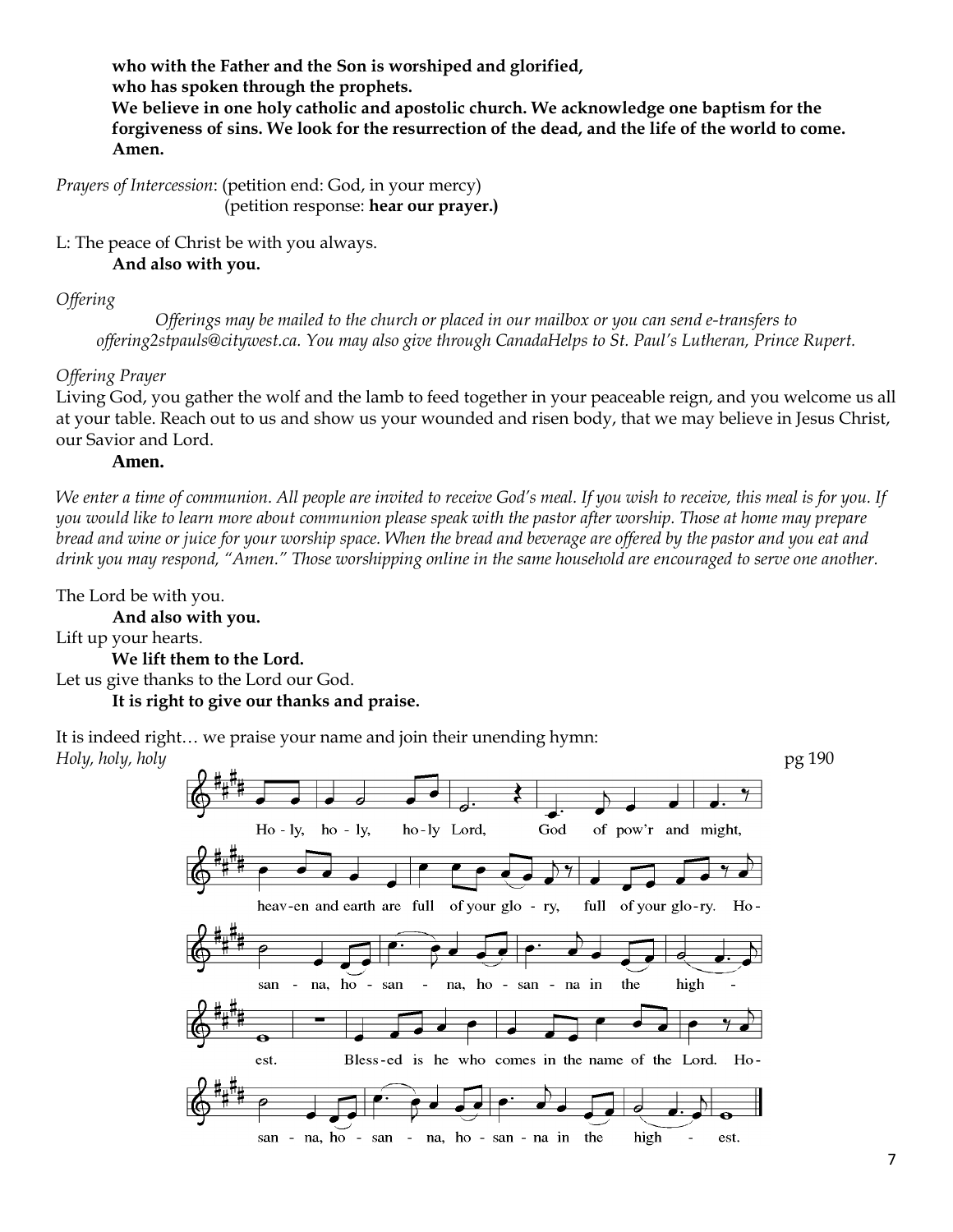In the night in which… we prepare our hearts for your presence.

**Come, Holy Spirit. Come, Holy Spirit.**

# **Amen**

L: Gathered into one across time and space by the Holy Spirit, let us pray as Jesus taught us, using whatever version of that prayer comforts you. We pray:

> **Our Father in heaven, hallowed be your name, your kingdom come, your will be done, on earth as in heaven. Give us today our daily bread. Forgive us our sins as we forgive those who sin against us. Save us from the time of trial and deliver us from evil. For the kingdom, the power, and the glory are yours, now and forever. Amen.**

L: If the Holy Spirit calls you to this feast of bread and wine or juice, I invite you to receive that which has been prepared, each in our own places, but gathered together around the table of God. Although we are separated at this time by physical distancing, we are united, made whole in the body of our Lord. The risen Christ dwells with us here. All who are hungry, all who are thirsty, come.



### *Communion*

L: This is the body of Christ, given for you.

# **C: Amen**

L: This is the blood of Christ, shed for you.

**C: Amen**

The body and blood of our Lord and Saviour strengthen you to eternal life.

# **Amen**

We give you thanks, generous God, for in this bread and cup we have tasted the new heaven and earth where hunger and thirst are no more. Send us from this table as witnesses to the resurrection, that through our lives, all may know life in Jesus' name.

**Amen.**

God, the Author of life, Christ, the living Cornerstone, and the life-giving Spirit of adoption,  $\pm$  bless you now and forever.

# **Amen**